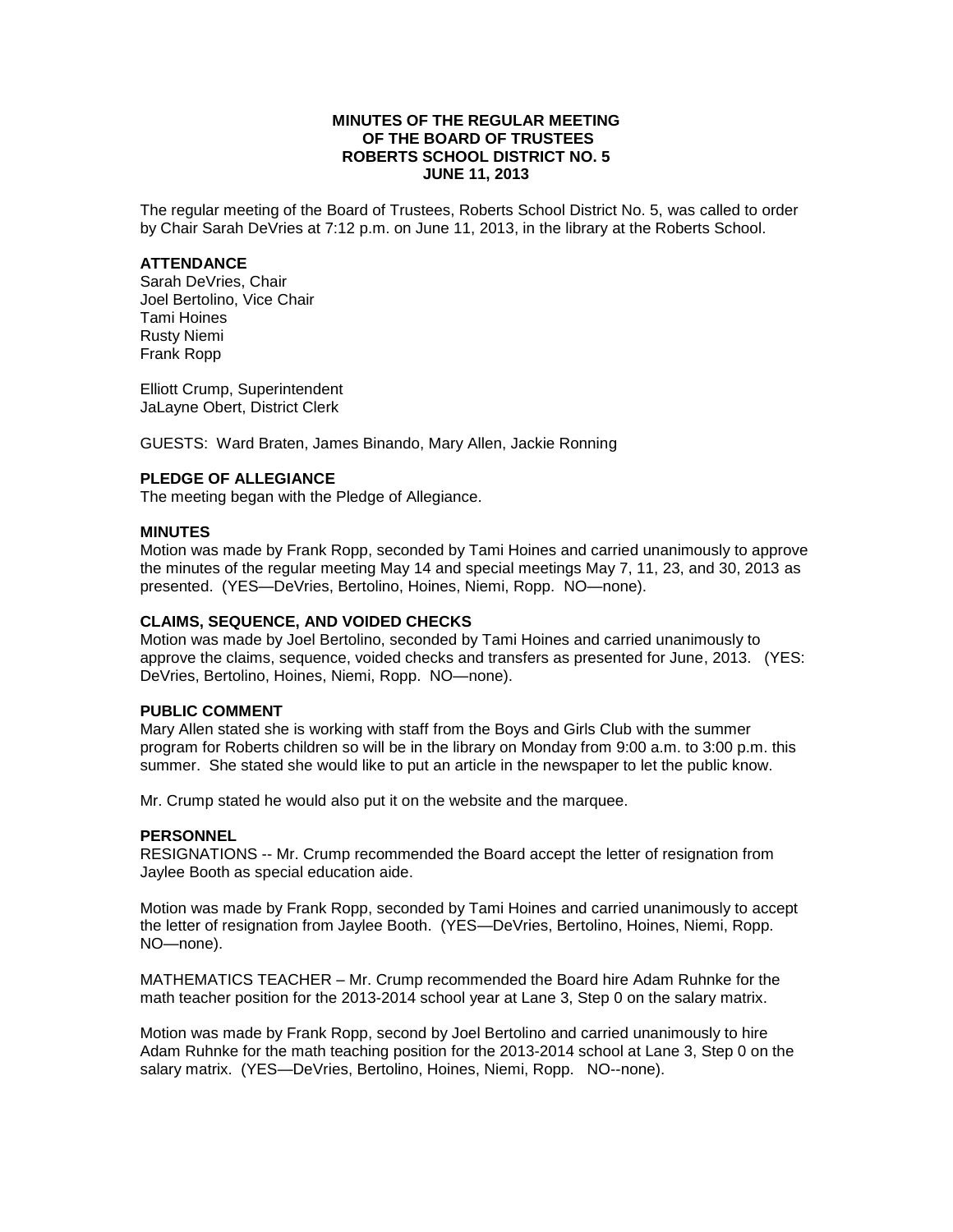CLASSIFIED STAFF RECOMMENDATIONS—Mr. Crump stated it is his recommendation that the district maintain the current level of classified staff. He added aides may vary depending on student need.

Motion was made by Rusty Niemi, seconded by Frank Ropp and carried unanimously to maintain the current level of classified personnel for the 2013-2014 year, with the possible variance of aides dependent on student need. (YES—DeVries, Bertolino, Hoines, Niemi, Ropp. NO—none).

### **NEW BUSINESS**

END OF YEAR PRIORITY LIST UPDATE – Mr. Crump stated he is exploring the possibility of having one textbook on a tablet this year on an experimental basis. He stated the course would be Anatomy and Physiology so would be upper level students taking the class.

Mr. Crump stated we will need to purchase five tablets and the online textbook but it would be good for six years. He added we only offer anatomy and physiology every other year so it should be good for twelve years and the license for the online textbook costs less than the textbook itself.

Mr. Crump stated our mobile lab gets a great deal of use in the high school and he would like to look at another mobile lab using tablets for the elementary level. He added we would need 20 tablets at about \$600 each and our computer person is getting us prices for that.

MHSA DUES AND CATASTROPHIC INSURANCE – Mr. Crump recommended the Board approve payment of dues and catastrophic insurance to the Montana High School Association to allow our athletes the opportunity to participate next year. He added the cost is \$1930.00.

Motion was made by Joel Bertolino, seconded by Tami Hoines and carried unanimously to approve the payment of \$1930.00 to the MHSA for dues and catastrophic insurance for the 2013- 2014 school year. (YES—DeVries, Bertolino, Hoines, Niemi, Ropp. NO—none).

ACE DUES – Mr. Crump recommended the Board approve payment of dues to the Alliance for Curriculum Enhancement (ACE) for \$3000.

Mr. Ropp asked what ACE does for the district for \$3000.

Mr. Crump stated the group provides us with the information to meet the state's curriculum standards.

Motion was made by Frank Ropp, seconded by Joel Bertolino and carried unanimously to approve payment of dues for the district to the Alliance for Curriculum Enhancement. (YES— DeVries, Bertolino, Hoines, Niemi, Ropp. NO—none).

CLASSIFIED STAFF NEGOTIATIONS – Mr. Crump stated the classified staff has asked to open negotiations for the 2013-2014 school year. It was determined Mr. Ropp and Ms. Hoines would remain as negotiators for the Board.

OPEN GYM REQUEST – Mr. Crump stated Ronnie Wright has requested to use the gym for open gym for junior high girls on Monday and Wednesday evenings.

Motion was made by Mr. Niemi, seconded by Ms. Hoines and carried unanimously to allow Ronnie Wright to conduct open gym for junior high girls on Monday and Wednesday this summer. (YES—DeVries, Bertolino, Hoines, Niemi, Ropp. NO—none).

### **OLD BUSINESS**

CERTIFIED STAFF NEGOTIATIONS – Mr. Ropp stated he and Ms. Hoines met with the teachers again last night and there are several issues where agreement has not been reached. He stated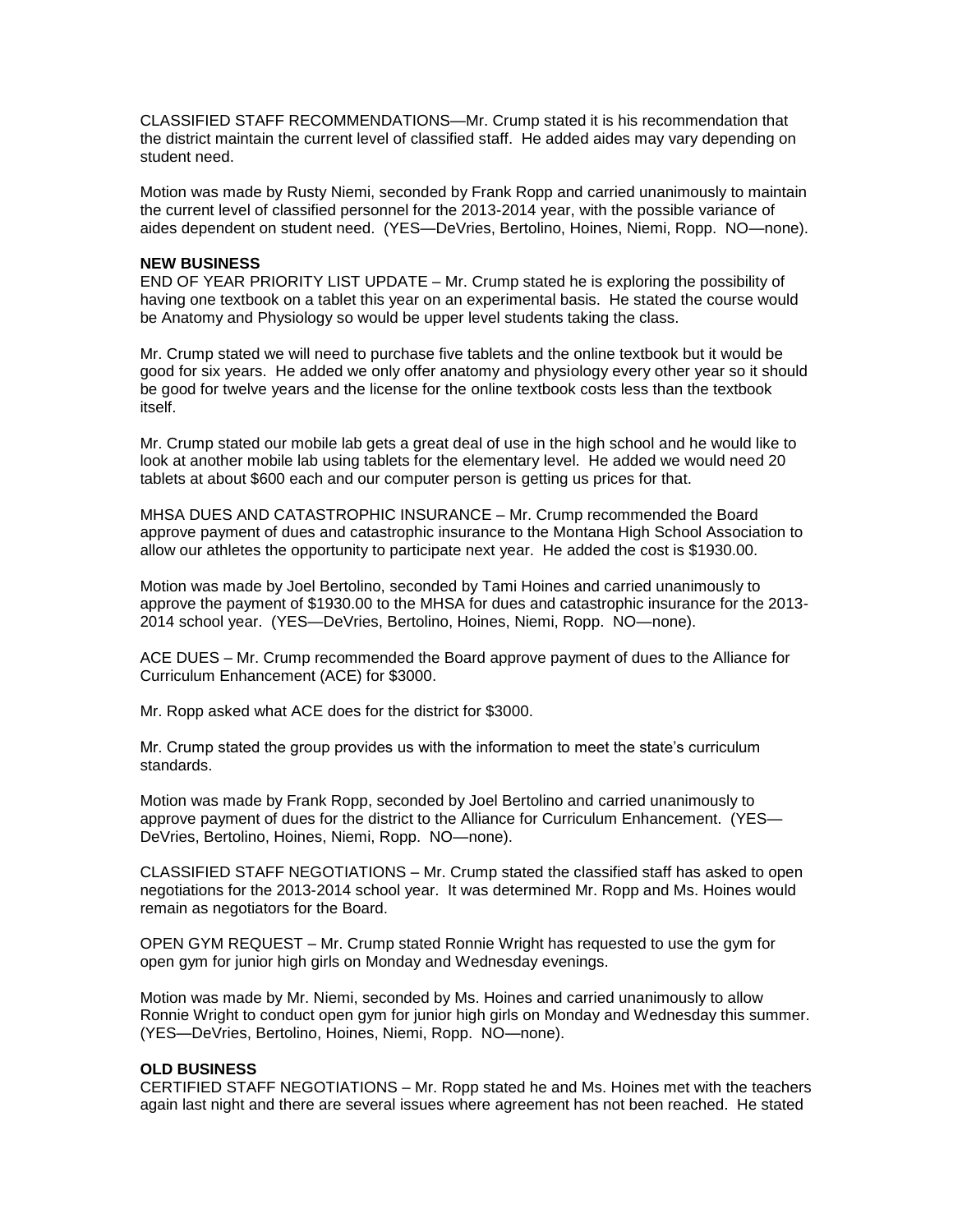the teachers would like clarification and language on donating sick leave, more discretionary days, and two weeks paid maternity leave and no reduction in steps and lanes, health insurance premiums paid, or 5.02 percent increase on the base. He added they did drop the request for more professional days.

Mr. Crump stated his goal in offering a substantial increase in salary is to pay the teachers more and keep them in the classroom. He added they work 177 days and still want more time off. He stated perhaps we need to add more days to the calendar to make up for the days they're gone.

# **SUPERINTENDENT REPORT**

PROGRAM UPDATE – Mr. Crump stated he hasn't yet received a resignation letter from Mike Creeden but as soon as he does, he'll post the social studies position.

# **ADJOURNMENT**

Ms. DeVries adjourned the meeting at 8:20 p.m.

\_\_\_\_\_\_\_\_\_\_\_\_\_\_\_\_\_\_\_\_\_\_\_\_\_\_\_\_\_\_\_\_\_\_ \_\_\_\_\_\_\_\_\_\_\_\_\_\_\_\_\_\_\_\_\_\_\_\_\_\_\_\_ Board Chair **District Clerk**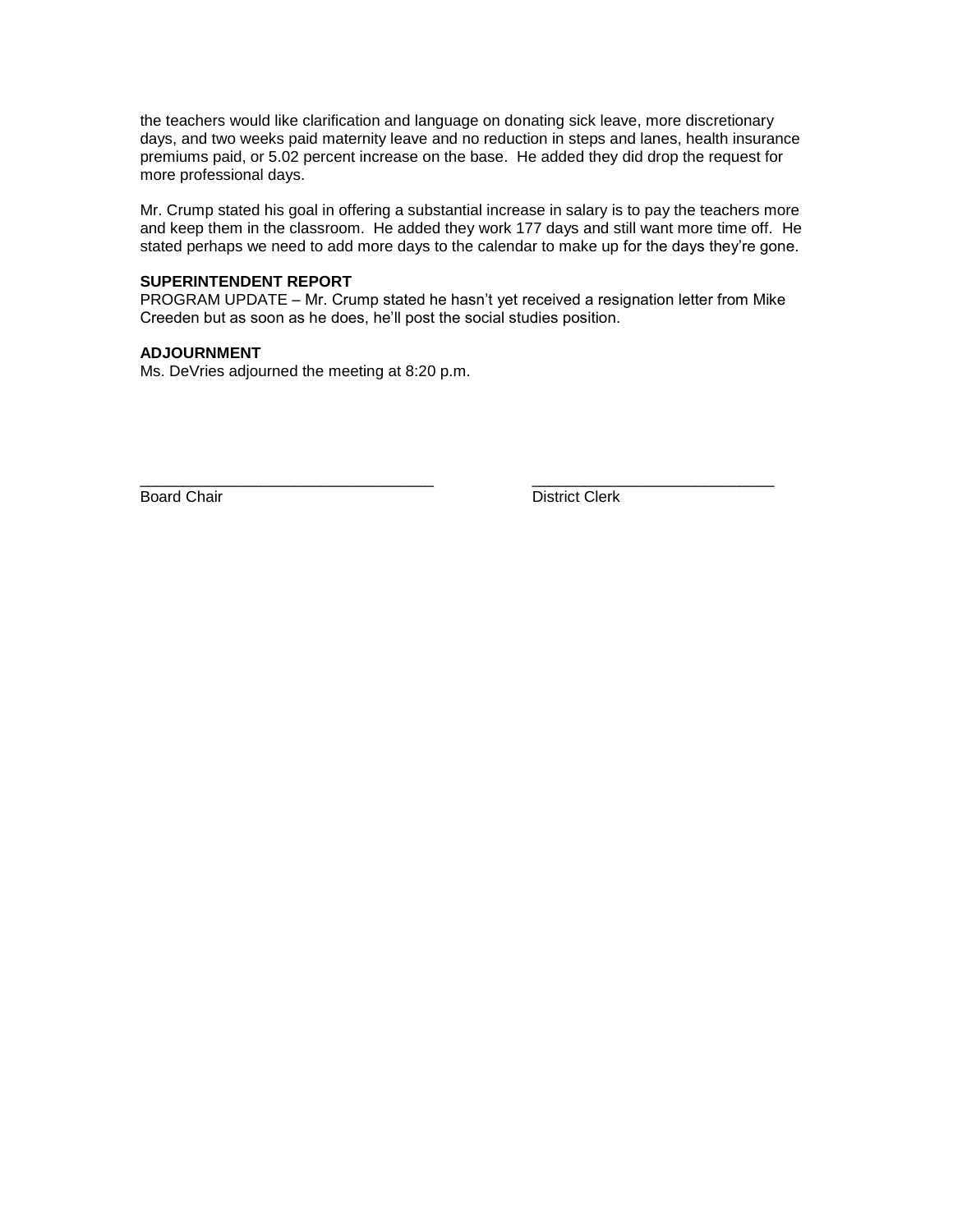## **MINUTES OF THE SPECIAL MEETING OF THE BOARD OF TRUSTEES ROBERTS SCHOOL DISTRICT NO. 5 JUNE 26, 2013**

The special meeting of the Board of Trustees, Roberts School District No. 5, was called to order by Chair Sarah DeVries at 6:00 p.m. on June 26, 2013, in the library at the Roberts School.

# **ATTENDANCE**

Sarah DeVries, Chair Joel Bertolino, Vice Chair Tami Hoines Rusty Niemi Frank Ropp

Elliott Crump, Superintendent JaLayne Obert, District Clerk

GUESTS: Amanda Smith, Ward Braten, Chris DeVries

### **PLEDGE OF ALLEGIANCE**

The meeting began with the Pledge of Allegiance.

### **CLAIMS, SEQUENCES AND VOIDED CHECKS**

Motion was made by Joel Bertolino, seconded by Rusty Niemi and carried unanimously to approve the claims, sequence, voided checks and transfers as presented for June 26, 2013. (YES: DeVries, Bertolino, Hoines, Niemi, Ropp. NO—none).

### **PERSONNEL**

ELEMENTARY HIRES – Mr. Crump recommended hiring Rees Newton for an elementary teaching position at Step 1, Lane 5 on the salary matrix, \$28,948.

Motion was made by Frank Ropp, seconded by Tami Hoines and carried unanimously to hire Rees Newton for an elementary teaching position at Step 1, Lane 5 on the salary matrix, \$28,948. (YES—DeVries, Bertolino, Hoines, Niemi, Ropp. NO—none).

Mr. Crump recommended hiring Courtney Halvorsen for an elementary teaching position at Step 4, Lane 1 on the salary matrix, \$28,765.

Motion was made by Tami Hoines, seconded by Joel Bertolino and carried unanimously to hire Courtney Halvorsen for an elementary teaching position at Step 4, Lane 1 on the salary matrix, \$28,765. (YES—DeVries, Bertolino, Hoines, Niemi, Ropp. NO—none).

BUSINESS HIRE – Mr. Crump recommended hiring Jeanette Carter for the business teaching position at Step 15, Lane 4 on the salary matrix, \$38,114.

Mr. Ropp asked that it be noted he had no part in the selection or hiring process for this individual and will abstain from voting as he has a conflict of interest.

Motion was made by Joel Bertolino, seconded by Rusty Niemi and carried unanimously to hire Jeanette Carter for the business teaching position at Step 15, Lane 4 on the salary matrix, \$38,114. (YES—DeVries, Bertolino, Hoines, Niemi. NO—none. Abstained—Ropp).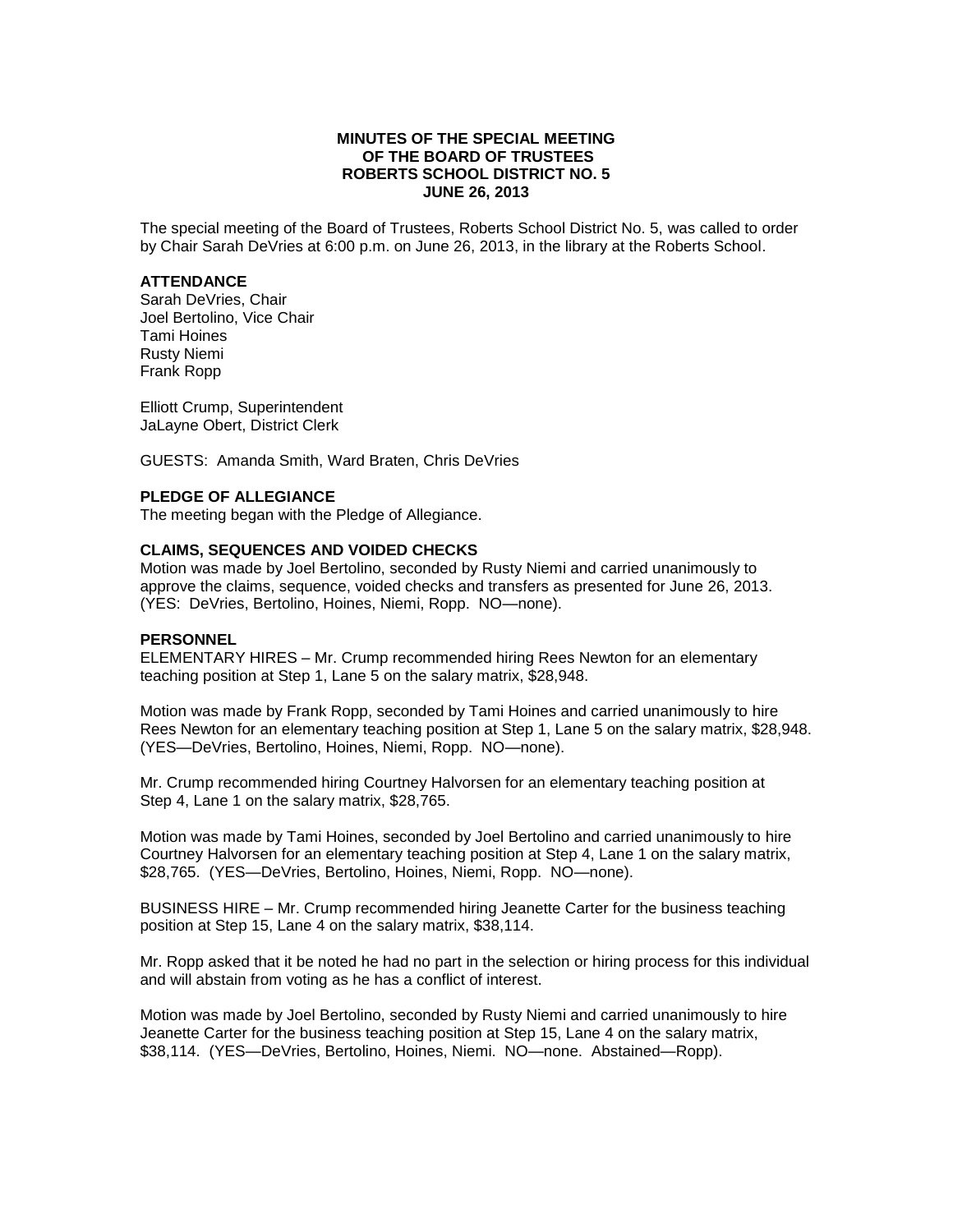### **NEW BUSINESS**

END OF YEAR PRIORITY LIST UPDATE – Mr. Crump stated items on his end of the year priority list include the following:

- \$17,656 Computer software for filtering and archiving and mobile lab for the elementary with 25 tablets and cart
- \$10,144 Scoreboard
- \$700 Boiler cleanout
- \$798.67 Web access for Reads Naturally
- \$999.95 Type to Learn software

Motion was made by Frank Ropp, seconded by Joel Bertolino and carried unanimously to approve the purchases on the end of year priority as recommended by Mr. Crump. (YES— DeVries, Bertolino, Hoines, Niemi, Ropp. NO—none).

## **OLD BUSINESS**

ELEMENTARY CONFIGURATION – Mr. Crump stated currently the elementary configuration is as follows: Option 1

K 1 2/3

4/5 6

He added alternative options could also be considered as follows:

Option 2

K/1 2/3 4 5 6

Option 3

K/1 2 3/4 5 6

Mr. Ropp asked if there will be aides in the combination classrooms. Mr. Crump stated we will have Mrs. Hogan.

Ms. Hoines stated she still has concerns with combining the second grade with any other grade.

Mr. Niemi stated he won't support combining the second and third.